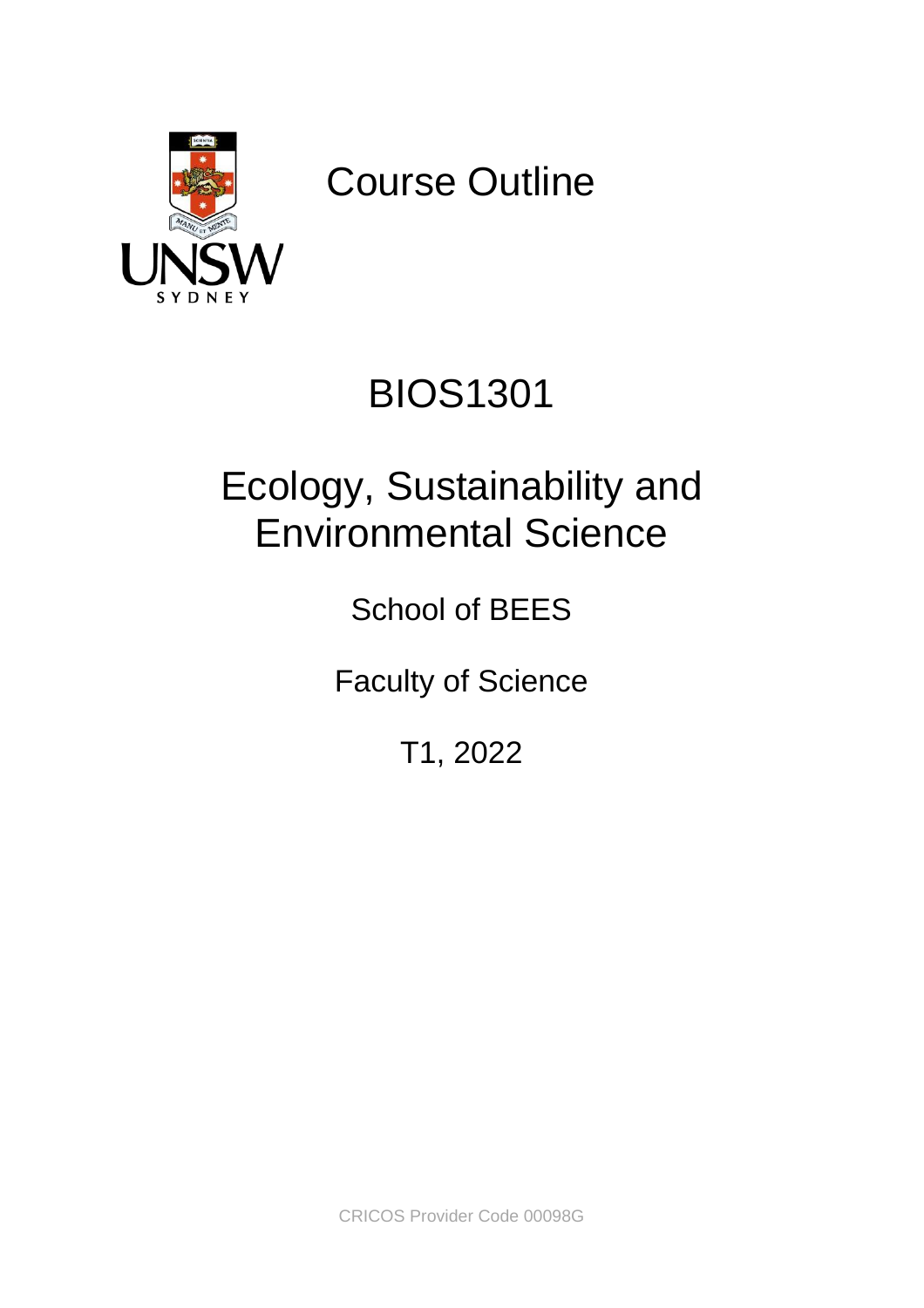# **1. Staff**

| <b>Position</b>                 | <b>Name</b>                                                                                                                                                                                                                                                                                                                                                                                                                                                                                                                                                                                                                                                      | Email & contact details                                                                             | <b>Consultation</b><br>times and<br><b>locations</b> |  |
|---------------------------------|------------------------------------------------------------------------------------------------------------------------------------------------------------------------------------------------------------------------------------------------------------------------------------------------------------------------------------------------------------------------------------------------------------------------------------------------------------------------------------------------------------------------------------------------------------------------------------------------------------------------------------------------------------------|-----------------------------------------------------------------------------------------------------|------------------------------------------------------|--|
| Course Convenors                | Professor Richard<br>Kingsford                                                                                                                                                                                                                                                                                                                                                                                                                                                                                                                                                                                                                                   | BIOS1301@unsw.edu.au                                                                                | By appointment                                       |  |
|                                 | Dr Hayley Bates                                                                                                                                                                                                                                                                                                                                                                                                                                                                                                                                                                                                                                                  | By appointment<br>BIOS1301@unsw.edu.au<br>h.bates@unsw.edu.au<br>Level 1, Samuels Building Room 132 |                                                      |  |
| Guest Lecturers                 | There are many guest lectures in this course. All guest lecturers are active in research.<br>Some guest lecturers are from the University of New South Wales, others conduct<br>research for other institutions or government agencies. For example, Dr Tanya Mason<br>will be giving a guest lecture on <i>Invasive Plant Species</i> . Tanya is from the<br>Department of Primary Industry and Environment (DPIE, NSW Government) and is an<br>invasive plant specialist. The guest lecturers bring real life experience to the course. This<br>is deliberately done to expose students to a wide range of practitioners working in<br>environmental sciences. |                                                                                                     |                                                      |  |
| Technical &<br>laboratory staff | Vivian Sim                                                                                                                                                                                                                                                                                                                                                                                                                                                                                                                                                                                                                                                       | Biological Sciences Building (D26) and Teaching<br>Lab 6, (E26)                                     | On site                                              |  |

# **2. Course information**

Units of credit: 6UOC Pre-requisite(s): None Teaching times and locations:

| <b>Component</b>         | <b>HPW</b>              | <b>Time</b>                                                                                                                                                       | Day                                           | <b>Location</b>                  |  |
|--------------------------|-------------------------|-------------------------------------------------------------------------------------------------------------------------------------------------------------------|-----------------------------------------------|----------------------------------|--|
| <b>Lectures</b>          | 3                       |                                                                                                                                                                   |                                               |                                  |  |
| Lecture 1                | 1                       |                                                                                                                                                                   | Online lectures will be released at the start |                                  |  |
| Lecture 2                | 1                       | of each week.                                                                                                                                                     |                                               | Online (via Moodle)              |  |
| Lecture 3                | 1                       |                                                                                                                                                                   |                                               |                                  |  |
| Laboratory               | $\overline{\mathbf{3}}$ | <b>The delivery of practicals is face to face in class @UNSW (or field trips),</b><br>except for a select group of international students who are studying online |                                               |                                  |  |
| Tuesday AM               | 3                       | 10am-1pm                                                                                                                                                          | Tuesday                                       | Varies each week, (see schedule) |  |
| Tuesday PM               | 3                       | $2-5pm$                                                                                                                                                           | Tuesday                                       | Varies each week, (see schedule) |  |
| Wednesday AM             | 3                       | 10am-1pm                                                                                                                                                          | Wednesday                                     | Varies each week, (see schedule) |  |
| Wednesday PM             | 3                       | $2-5pm$                                                                                                                                                           | Wednesday                                     | Varies each week, (see schedule) |  |
| Thursday AM              | 3                       | 10am-1pm                                                                                                                                                          | Thursday                                      | Varies each week, (see schedule) |  |
| Thursday PM              | 3.                      | $2-5pm$                                                                                                                                                           | Thursday                                      | Varies each week, (see schedule) |  |
| <b>Revision sessions</b> | 1                       | TBC.                                                                                                                                                              |                                               | Online                           |  |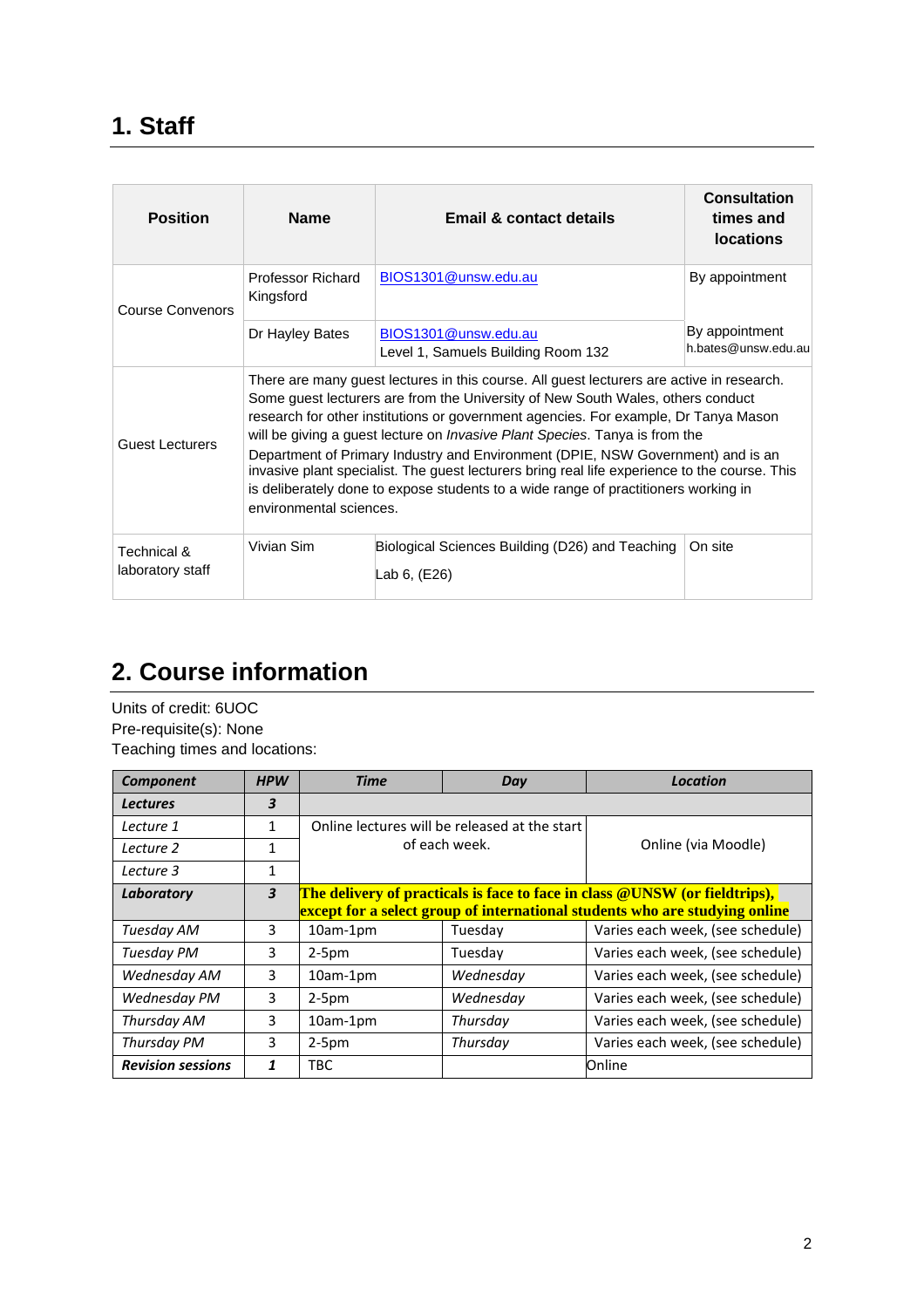### **2.1 Course summary**

This course is designed to introduce students to the topics of ecology, sustainability and environmental science.

- The course develops student skills in critically assessing scientific information, routinely debated by the public and decision-makers. It provides a strong grounding in today's and tomorrow's environmental problems and the role of science in providing solutions.
- You may decide to specialise as an environmental scientist, environmental engineer, ecologist, marine biologist or a river scientist and this course will provide a fundamental base. Even if you are enrolled in a completely different degree (e.g. law, commerce, engineering, art), you will find this course a useful elective. There are few professions today that can ignore the effects of environmental issues. Of course, your everyday life will also be informed by what you learn.
- This course will give you a good background in the full range of environmental issues affecting the world today and their effects on biodiversity and sustainability.

### **2.2 Course aims**

The course develops student skills in critically assessing scientific information, routinely debated by the public and decision-makers. It provides a strong grounding in today's and tomorrow's environmental problems and outlines the role that science plays in providing solutions.

Environmental problems are increasingly a challenge for today's society. There is a rising concern about the effects of climate change, degradation of rivers, clearing of native vegetation, overharvesting of fishing resources and pollution on our world. The issues are often complex, involve major decisions by Governments and communities but are fundamental if we are to deliver a sustainable planet for future generations. Environmental science is a discipline that can address these problems and also provide potential solutions for management and policy decisions.

This course aims to give you a broad understanding of the major environmental problems of the world, encourage critical thought, provide experience in biological observation and measurement and teach you how to make careful and critical observations. Environmental Science is a rigorous discipline that requires logic and critical thinking, in this course you will learn how this is done.

### **2.3 Course learning outcomes (CLO)**

At the successful completion of this course you (the student) should be able to:

- 1. Describe how environmental science is used to: identify, monitor, address andmanage ecological problems such as key threatening processes
- 2. Conduct basic scientific field observations and monitoring techniques (such as, species identification and counts, water quality testing, inputs and outputs and mark recapture)
- 3. Collect, analyse (spatially and statistically) and interpret results from field and laboratory data
- 4. Develop skills in written and oral scientific communication
- 5. Work collaboratively to engage in creative problem solving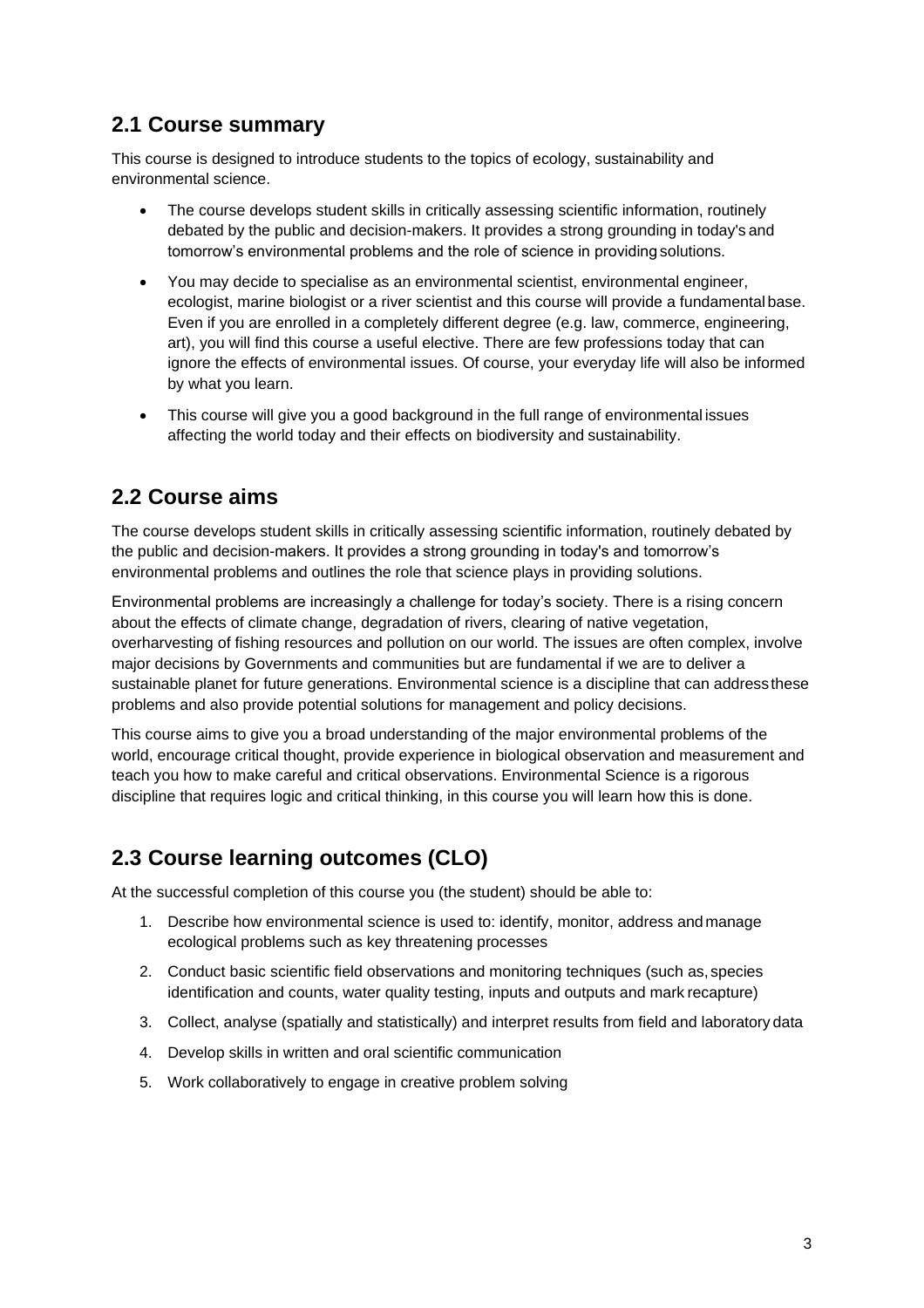# **3. Strategies and approaches to learning**

### **3.1 Learning and teaching activities**

There are five major components to this course. The various streams re-enforce but to do duplicate each other:

- 1) Lectures which outline the main elements of the environment, problems of sustainability and ways of addressing these problems with environmental science. Lectures are primarily given by academics from the School of Biological, Earth and Environmental Sciences. However, to expand students understanding and provide real world examples, guest lecturers (specialist scientists) from Government agencies and outside organization's (are invited in the second half of the course), to give lectures in their areas of expertise. Sometimes lectures will not be sequential as consideration has to be made for some of the guest lecturers who have busy schedules. Always refer to the module to see where lectures fit.
- 2) Practical classes which provide "hands on" experience teaching the basic skills of environmental monitoring and data collection. There are 6 set practicals (1-6) in weeks 1-7 and an additional self-guided practical to Taronga zoo. The self-guided practical incurs an entry fee. You can do this practical at any time, including the designated practical time for which it is designed for in week 8.
- 3) Assessments which are designed to enhance skills such as data collection, analysis,report writing, problem solving and scientific communication.
- 4) Revision sessions which are offered as an optional resource and support for students. The aim of the revision sessions is to reinforce themes learnt throughout the lectures, to encourage deep learning and discussion; and help stage 1 students prepare for the final exam. These sessions will give you an opportunity as a student to discuss many of theissues raised during the lectures.
- 5) Final exam which tests the students understanding of the course (lecture) content.

### **3.2 Expectations of students**

### **Lectures**

Three lectures will be released each week, online via the course BIOS1301 T1 Moodle page. It is up to the student to make time to watch each lecture and prepare their own study notes. Staying on top of the lecture content will help students in their understanding of assessment material and will also help students stay engaged with the course. The content from lectures is examined in the final exam as well as overlapping with assessment material. Revision sessions are offered towards the end of the term to help students prepare for their final exams.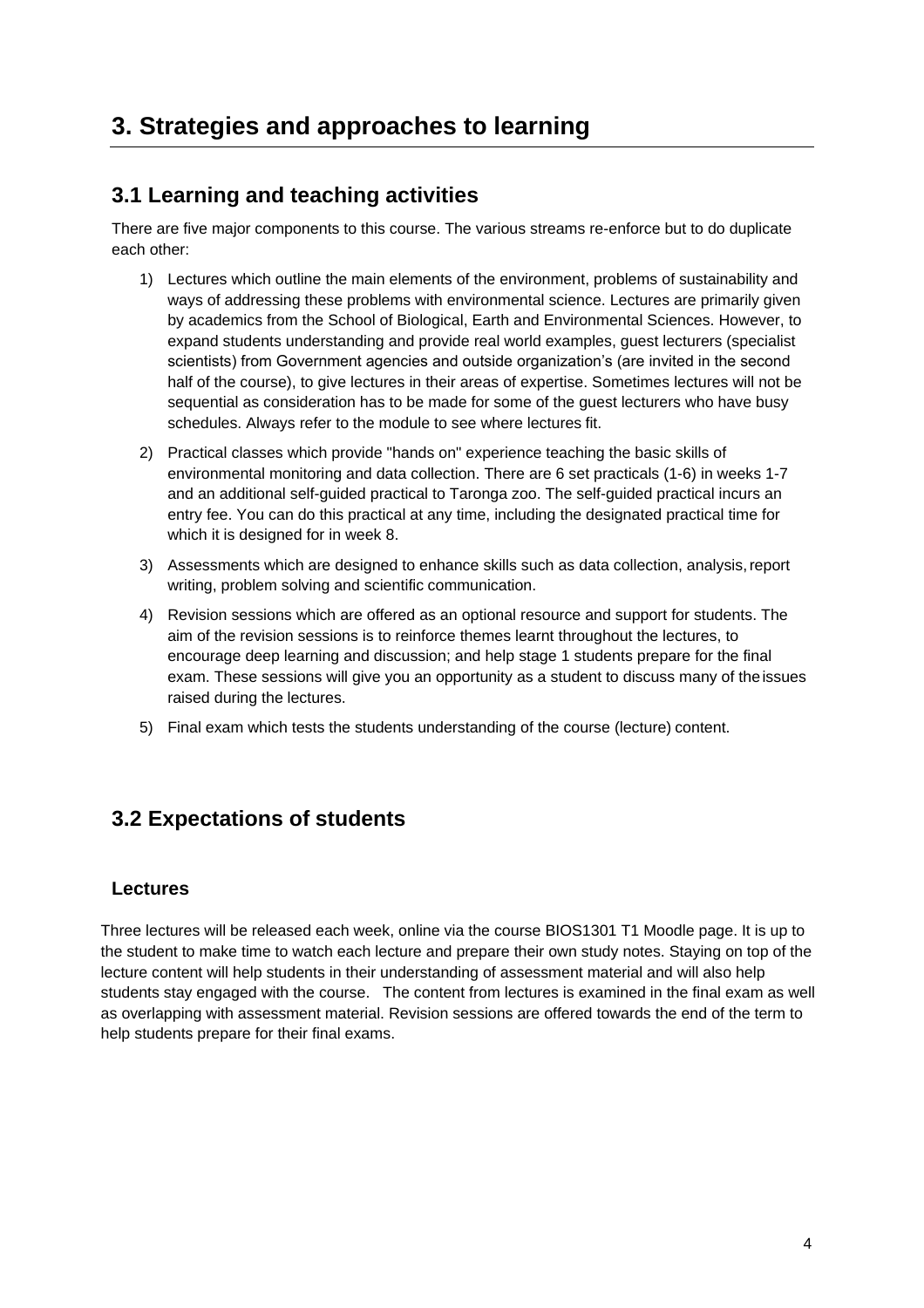### **Practicals**

The practical aspect of ecology is so important that participation in practical classes is a fundamental requirement for the award of a pass. During each practical class, time is spent working on assignments for the course. If you miss a practical class, you may miss out on valuable information (data collection, analysis, groupwork) required for the completion of your assignments. You can only attend the lab in which you are enrolled. Should you be unable to attend your practical class for any reason, you should contact Hayley Bates (BIOS1301@unsw.edu.au) to arrange an alternate time in the same week as the missed class. All make-up labs have to be approved. For unavoidable absences from practical classes that cannot be made up at an alternate time, you must apply for special consideration- please refer to Moodle for details on how to do this. Any student who misses more than one practical class and does not provide a medical certificate to cover any such absence may be awarded an unsatisfactory failure (UF) grade for having failed to complete essential elements of their assignments for the subject.

The location of practical classes changes each week. Please pay attention to the course schedule and the weekly course announcements made on Moodle.

#### **For practical classes held in the lab you must bring:**

- BIOS 1301 Ecology and Sustainability Lab Manual (now E-Book). Read the instructions in advance.
- A laboratory coat and closed shoes (not sandals). This is required by Workplace Health and Safety (WHS) regulations, and you will not be permitted to participate in practicals if you are inappropriately clothed.
- Material for recording your observations and findings appropriate for each class. These items include: a pencil, pen, eraser and ruler.

#### **For practical classes held in the field (Centennial Park and Randwick Environment Park) you must bring:**

- BIOS 1301 Ecology and Sustainability Lab Manual. Read the instructions in advance for each practical.
- Material for recording your observations and findings appropriate for each class. These items include: a pencil, pen eraser and ruler.
- Hat, sunscreen, sunglasses, water bottle and wet weather gear (raincoat, umbrella)
- You must wear appropriate clothing and footwear for field work.
- You are required to make your own way to and from these field sites (both locations are approximately a 20-minute walk from the university).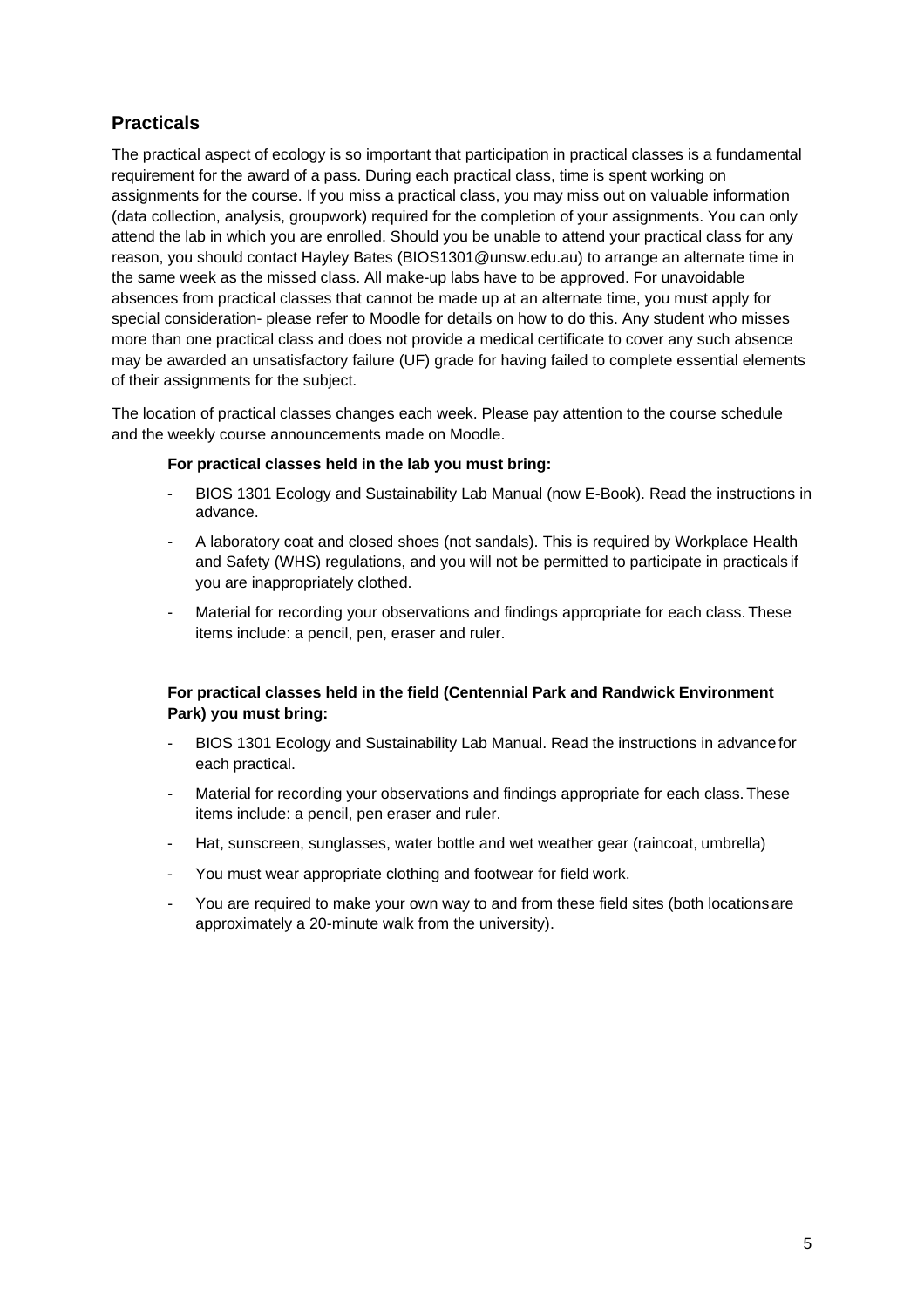## **4. Course schedule and structure**

#### **There are four major modules (themes) for the lectures in this course:**

#### *Module 1- Introduction to Ecology, Sustainability and Environmental Science:*

- Course Introduction (Professor Richard Kingsford)
- Sustainability Issues (Professor Richard Kingsford)
- Definitions of Sustainability (Professor Richard Kingsford)
- Environmental Science (Professor Richard Kingsford)

#### *Module 2 – Biodiversity and Landscape Processes:*

- Biodiversity in Australia (Dr Hayley Bates)
- Distribution and Abundance of Organisms (Dr Hayley Bates)
- Carbon and Hydrogen Cycles (Professor Richard Kingsford)
- Water, Rivers and River Regulation (Professor Richard Kingsford)
- Land Degradation in Australia (Dr Alan Kwok)

#### *Module 3 -Disturbance Ecology and impacts of threats:*

- Disturbance Ecology (Professor Richard Kingsford)
- Exotic Animal Species (Professor Richard Kingsford)
- Invasive Plant Species (Dr Tanya Mason)
- Fire and Ecosystems (Dr Mark Ooi)
- Climate Change and Australian Ecosystems (Dr Hayley Bates)

#### *Module 4- Management of Ecosystems within the context of Ecologically Sustainable Development:*

- Future of Australian Terrestrial Ecosystems (Professor Mike Archer)
- Role of Zoos in Conservation (Dr Kate Brandis, Taronga Conservation Society)
- Wildlife Harvesting (Professor Richard Kingsford)
- Pollution in Marine Ecosystems (Dr Graeme Clarke)
- Biodiversity Management (Dr Hayley Bates)
- Fisheries Management (Professor Iain Suthers)
- Conservation Policy and Management (Professor Richard Kingsford)
- Protected Area Management (Professor Richard Kingsford)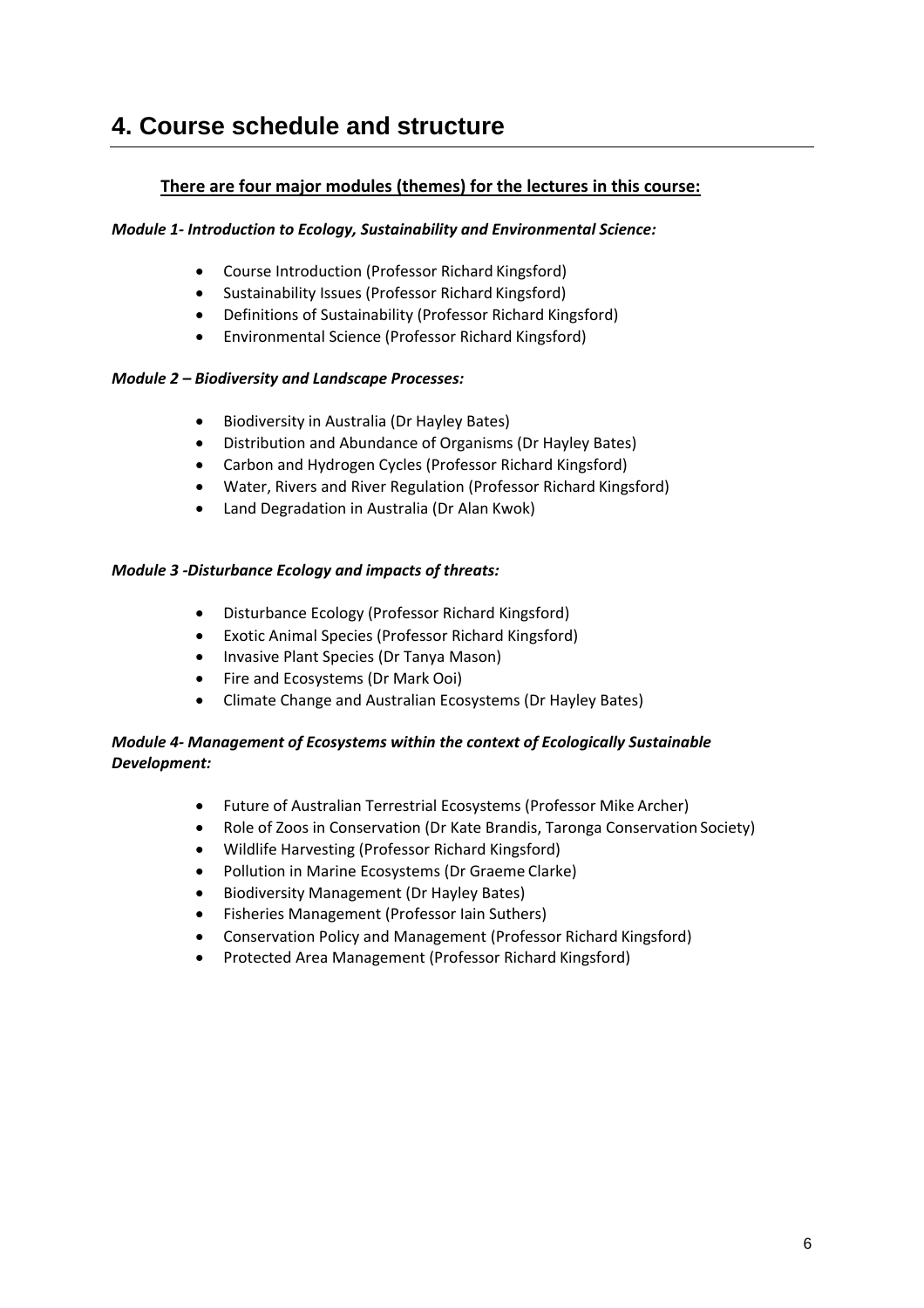| BIOS1301 schedule for T1, 2022     |                                                                                        |                                                                    |                                                                                |                   |                                                                        |                                                                        |
|------------------------------------|----------------------------------------------------------------------------------------|--------------------------------------------------------------------|--------------------------------------------------------------------------------|-------------------|------------------------------------------------------------------------|------------------------------------------------------------------------|
| Week<br><b>Date</b>                | Lecture 1<br><b>Async</b>                                                              | Lecture 2<br>Async                                                 | Lecture 3<br><b>Async</b>                                                      | Online<br>Content | Lab <sub>3h</sub>                                                      | <b>Assessment</b>                                                      |
| Week 1<br>Feb 14th-20th            | <b>Lecture 1.</b> Introduction to<br><b>Ecology and Sustainability</b><br>R. Kingsford | Lecture 2. Sustainability Issues<br>R. Kingsford                   | Lecture 3. Definitions of Sustainability<br>R. Kingsford                       |                   | <b>Practical 1</b><br>Ice Breaker                                      |                                                                        |
| Week 2<br>Feb 21st-27th            | Lecture 4. Environmental<br>Science<br>R. Kingsford                                    | Lecture 5. Distribution and<br>Abundance of organisms<br>H. Bates  | Lecture 6. Biodiversity in Australia<br>H. Bates                               |                   |                                                                        |                                                                        |
| Week 3<br>Feb 28th<br>March 6th    | Lecture 7. Carbon, Water and<br>Nitrogen<br>R. Kingsford                               | Lecture 8. Waters, Rivers and Rivers<br>Regulation<br>R. Kingsford | Lecture 9. Land Degradation in Australia<br>A. Kwok                            | Online<br>Q and A | <b>Practical 2</b><br>Centennial<br>Park                               |                                                                        |
| Week 4<br>March 7th-<br>13th       | Lecture 10. Disturbance Ecology<br>R. Kingsford                                        | Lecture 11. Exotic Animal Species<br>R. Kingsford                  | Lecture 12. Invasive Plant Species<br><b>Tanya Mason</b>                       |                   | <b>Practical 3</b><br>Randwick<br>Environment<br>Park                  | Mid-term test<br>Due-Sunday 13th                                       |
| Week 5<br>March 14-20th            | Lecture 13. Fire and Ecosystems<br>M. Ooi                                              | Lecture 14. Trade in Biodiversity<br>D. Robinson                   | Lecture 15. Climate Change in Australia<br>H. Bates                            | Online<br>Q and A | <b>Practical 4</b><br>Biodiversity<br>Measurement<br>(Leaf litter lab) | Report:<br>Introduction<br>(section) Due -<br>Sunday 20th              |
| Week 6<br>March 21st-<br>27th      | <b>Flexibility week</b><br>21st-27th March                                             |                                                                    |                                                                                |                   | <b>NO LAB</b>                                                          |                                                                        |
| Week 7<br>March 28th-<br>April 3rd | Lecture 16. Bio signals<br>K. Brandis                                                  | Lecture 17. Pollution in Marine<br>Ecosystems<br>G. Clarke         | Lecture 18. Future of Australian<br><b>Terrestrial Ecosystems</b><br>M. Archer | Online<br>Q and A | <b>Practical 5</b><br>Landscape<br>Investigations<br>Computer lab      | <b>Report: Methods</b><br>and Results<br>(sections) Due-<br>Sunday 3rd |
|                                    | BIOS1301 schedule for T1, 2022 continued                                               |                                                                    |                                                                                |                   |                                                                        |                                                                        |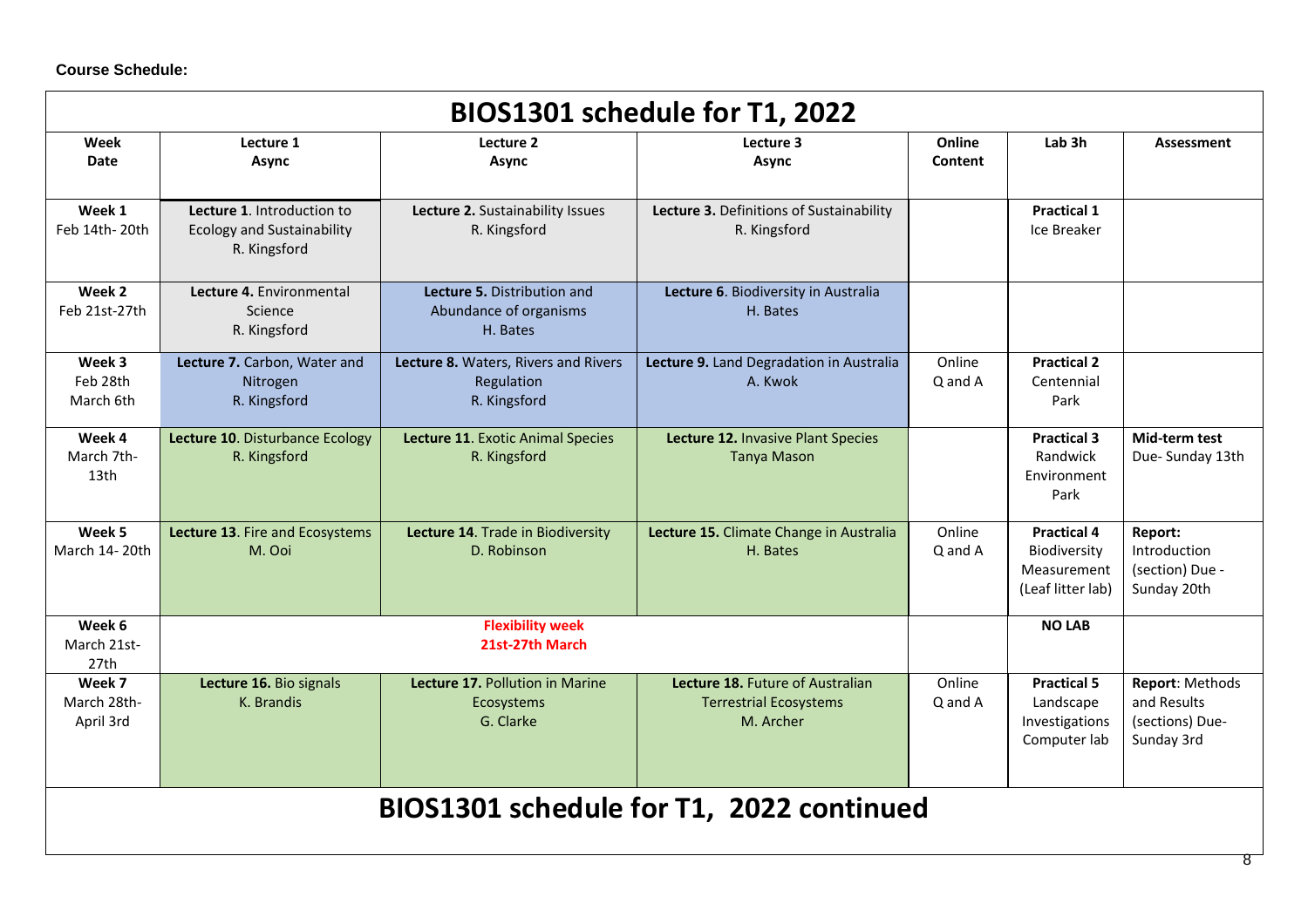| Week            | Lecture 1                       | Lecture 2                           | Lecture 3                   | Online       | Lab 3h             | Assessment               |
|-----------------|---------------------------------|-------------------------------------|-----------------------------|--------------|--------------------|--------------------------|
| Date            | <b>Async</b>                    | <b>Async</b>                        | <b>Async</b>                | Content      |                    |                          |
|                 |                                 |                                     |                             |              |                    |                          |
| Week 8          | <b>Lecture 19. Biodiversity</b> | Lecture 20. Fisheries Management    | <b>EASTER Weeks 8 and 9</b> |              | <b>Practical 7</b> | Report:                  |
| April 4th-10th  | Management                      | I. Suthers                          | 15th-18th April             |              | Presentation       | Discussion,              |
|                 | H. Bates                        |                                     |                             |              | prep               | Abstract and             |
|                 |                                 |                                     |                             |              |                    | Reference                |
|                 |                                 |                                     |                             |              |                    | (sections) Due           |
|                 |                                 |                                     |                             |              |                    | Sunday 10th              |
| Week 9          | Lecture 21. Wildlife Harvesting | Lecture 22. Conservation Policy and | Lecture 23. Protected Area  | Online       | <b>Practical 8</b> | Group                    |
| April 11th-17th | R. Kingsford                    | Management                          | Management                  | Q and A      | Group              | <b>Presentations Due</b> |
|                 |                                 | R. Kingsford                        | R. Kingsford                |              | Presentations      | in class                 |
|                 |                                 |                                     |                             |              |                    |                          |
| Week 10         | No lectures                     | No Lectures                         | No Lectures                 | Q and A      | <b>Practical 6</b> | <b>Report: Final</b>     |
| April 18th-24th |                                 |                                     |                             | Session with | Measurement        | changes due              |
|                 |                                 |                                     |                             | Industry     | <b>Techniques</b>  | Monday 18th              |
|                 |                                 |                                     |                             |              |                    |                          |
|                 |                                 |                                     |                             |              |                    |                          |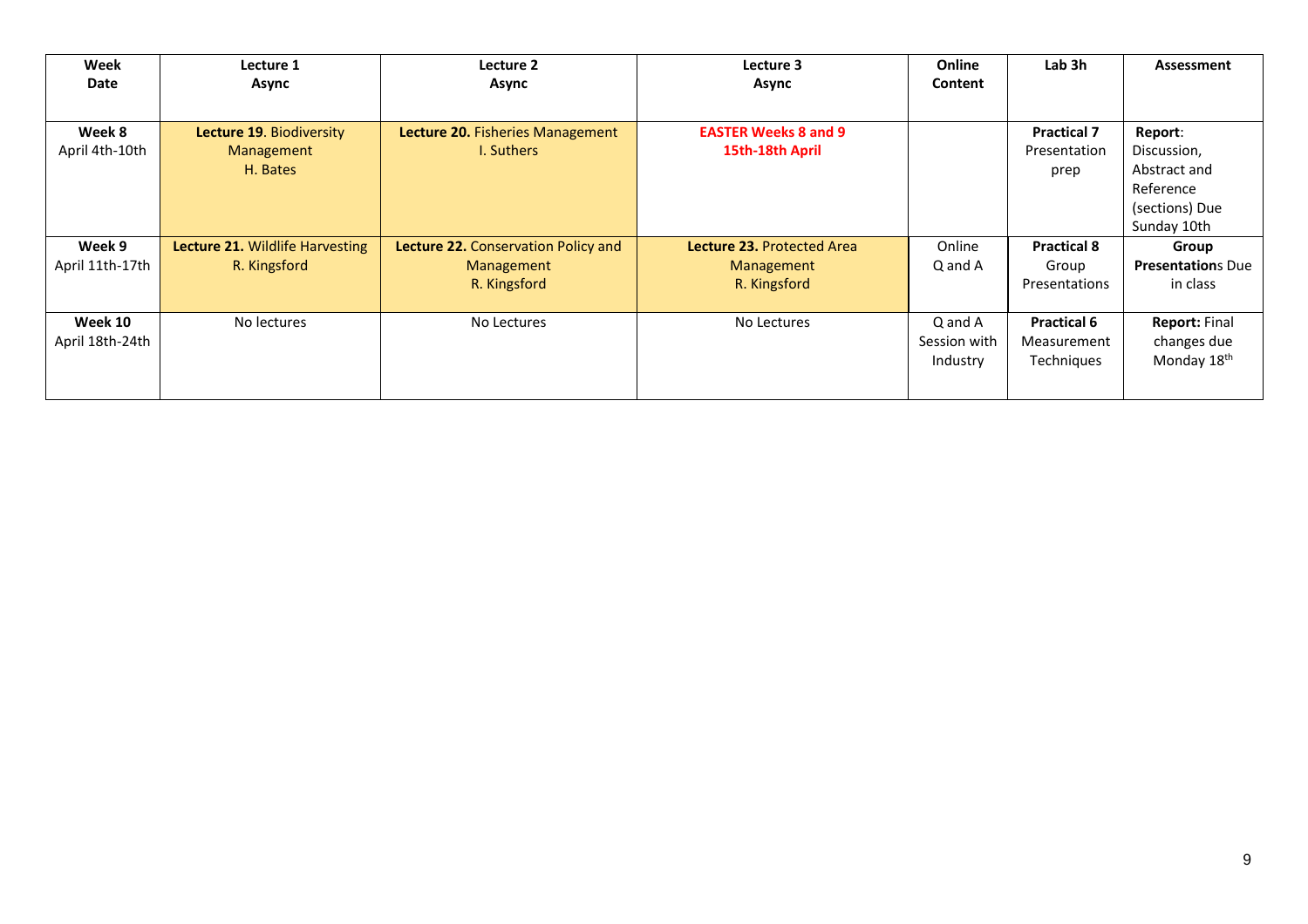## **5. Assessment**

### **5.1 Assessment tasks and feedback**

See Moodle for full details of all assessments, including instructions and marking rubrics

| <b>Assessment task</b>                                                                                                                                                                                              | Knowledge and abilities assessed                                                                                                                                                         | Assessment criteria                                                                                                                                                                                                                                  | % of total<br>mark | Due date                                                                                                                                                                                                                                                                                                                  | <b>Feedback</b>                                                                                                                                                                                                                 |
|---------------------------------------------------------------------------------------------------------------------------------------------------------------------------------------------------------------------|------------------------------------------------------------------------------------------------------------------------------------------------------------------------------------------|------------------------------------------------------------------------------------------------------------------------------------------------------------------------------------------------------------------------------------------------------|--------------------|---------------------------------------------------------------------------------------------------------------------------------------------------------------------------------------------------------------------------------------------------------------------------------------------------------------------------|---------------------------------------------------------------------------------------------------------------------------------------------------------------------------------------------------------------------------------|
| <b>Assessment 1:</b><br>Threats to global diversity<br>presentation                                                                                                                                                 | Knowledge of research topic.<br>Creativity, science communication<br>skills, research skills, ability to<br>work as a member of a group,<br>presentations, and<br>communications skills. | Quality and presentation of<br>information<br>conveyed.<br>Creativity, ability to work as a<br>member<br>of<br>a<br>team.<br>presentation<br>and<br>communication skills.                                                                            | 15%                | Week $9 - in class$                                                                                                                                                                                                                                                                                                       | 9<br>marks<br>Week<br>and<br>$\overline{\phantom{m}}$<br>comments, via Moodle                                                                                                                                                   |
| <b>Assessment 2:</b><br><b>Biodiversity Report-</b><br>Introduction 10%<br>$\bullet$<br><b>Methods and Results</b><br>10%<br>Discussion, abstract and<br>$\bullet$<br>References 20%<br>Final Edits 5%<br>$\bullet$ | Research skills, group work, data<br>analysis, report writing skills.                                                                                                                    | Written presentation,<br>analysis, framework for<br>scientific report,<br>references, accuracy of<br>answers and overall<br>conclusions. Ability to<br>implement feedback to<br>show improvement and<br>skill development<br>(learning development). | 45%                | <b>Week 5- Introduction</b><br>Due Sunday 20 <sup>th</sup> March<br>Online via Moodle<br><b>Week 7- Methods and Results</b><br>Due Sunday 3rd April<br>Online via Moodle<br><b>Week 8- Discussion</b><br>Due Sunday 10 <sup>th</sup> April<br>Online via Moodle<br>Week 10- Final<br>Due Monday 18th<br>Online via Moodle | Week 7- Introduction<br>Online via Moodle and in<br>class<br>Week 8- Methods and Results<br>Online via Moodle and in<br>class<br>Week 9- Discussion<br>Online via Moodle and in<br>class<br>Week 10- Final<br>Online via Moodle |
| <b>Assessment 3:</b><br>Mid test (multiple choice lecture<br>quizzes)                                                                                                                                               | Understanding of lecture content                                                                                                                                                         | Ability to answer questions<br>correctly                                                                                                                                                                                                             | 15%                | Week $4 - by$ Sunday $13th$ March                                                                                                                                                                                                                                                                                         | Week 5 via Moodle                                                                                                                                                                                                               |
| <b>Assessment 4:</b><br>Final exam (short answer<br>response)                                                                                                                                                       | Understanding of lecture content                                                                                                                                                         | Ability to answer questions<br>correctly and provide<br>examples (case studies) where<br>appropriate                                                                                                                                                 | 25%                | Exam period, TBA                                                                                                                                                                                                                                                                                                          | Final grade                                                                                                                                                                                                                     |

**Further information: UNSW grading system: [student.unsw.edu.au/grades](https://student.unsw.edu.au/grades) UNSW assessment policy[: student.unsw.edu.au/assessment](https://student.unsw.edu.au/assessment)**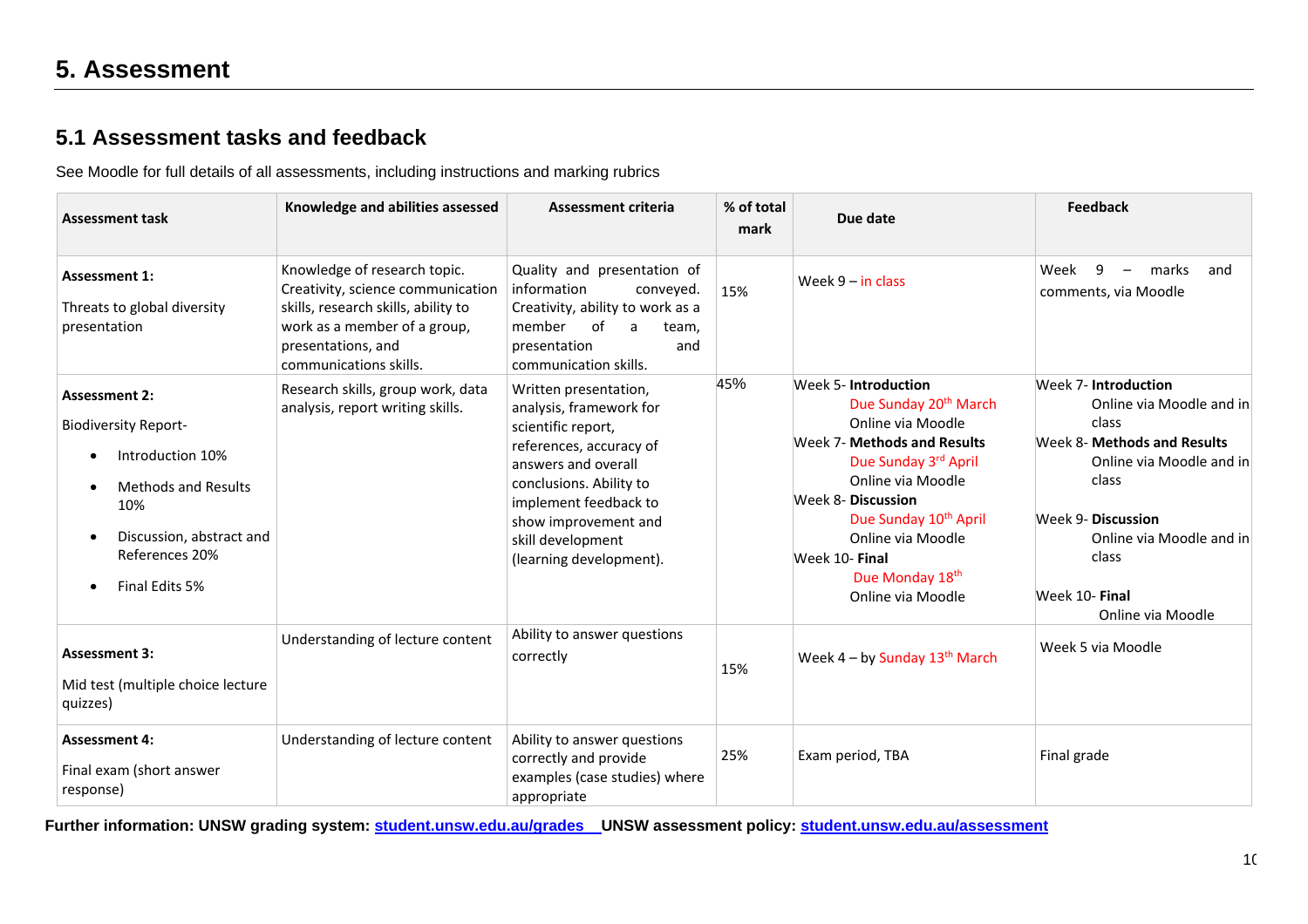### **5.3 Submission of assessment tasks**

Please see Moodle for detailed instructions for assessment submission. Generally, all written assessments are to be submitted electronically via Moodle. Videos are to be submitted via YouTube link via the course email – see Moodle for detailed instructions closer to submission date.

If, due to sickness or some equally compelling reason, you must miss a practical the first thing you should do is contact Hayley Bates via the course email in the same week as the missed day in order to see if it is possible to slot you in with another class. One day of sickness does not grant an automatic one-week extension. If your absence is on the day of a test or examination, a zero mark will be recorded unless a medical certificate covering that day is submitted via special consideration. If your certified absence is from a test or examination, you must be prepared to do an equivalent assessment in subsequent weeks. Like all rules, these may not fit every situation. If you have a problem that is not covered, please ask Hayley Bates or e-mail [Bios1301@unsw.edu.au. M](mailto:Bios1301@unsw.edu.au)ost problems are easily solved with timely notice.

Assignments submitted after the due date will be penalised at the rate of 5% per day unless accompanied by a medical certificate and special consideration application. All outstanding assignments must be handed in by the end of Week 10. Work will only be accepted after this date if accompanied by a special consideration application. **(This is School 'policy'.)**

# **6. Academic integrity, referencing and plagiarism**

**Referencing** is a way of acknowledging the sources of information that you use to research your assignments. You need to provide a reference whenever you draw on someone else's words, ideas or research. Not referencing other people's work can constitute plagiarism.

Further information about referencing styles can be located at [student.unsw.edu.au/referencing](https://student.unsw.edu.au/referencing)

**Academic integrity** is fundamental to success at university. Academic integrity can be defined as a commitment to six fundamental values in academic pursuits**:** honesty, trust, fairness, respect, responsibility and courage.*<sup>1</sup>*At UNSW, this means that your work must be your own, and others' ideas should be appropriately acknowledged. If you don't follow these rules, plagiarism may be detected in your work.

Further information about academic integrity and **plagiarism** can be located at:

- The *Current Students* site [student.unsw.edu.au/plagiarism](https://student.unsw.edu.au/plagiarism)*,* and
- The *ELISE* training site [subjectguides.library.unsw.edu.au/elise](http://subjectguides.library.unsw.edu.au/elise)

The *Conduct and Integrity Unit* provides further resources to assist you to understand your conduct obligations as a student: [student.unsw.edu.au/conduct.](https://student.unsw.edu.au/conduct)

 $1$  International Center for Academic Integrity, 'The Fundamental Values of Academic Integrity', T. Fishman (ed), Clemson University, 2013.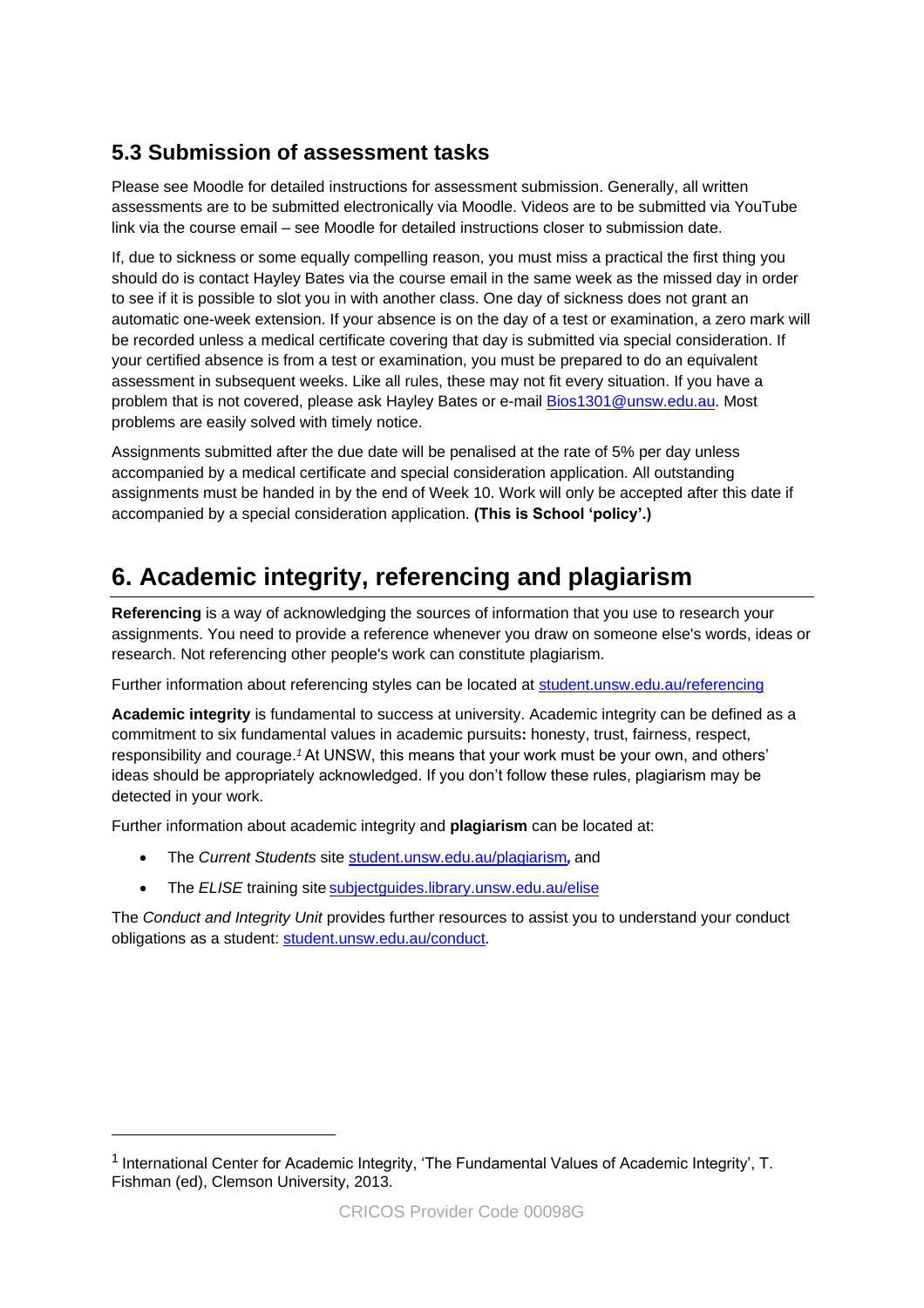# **7. Readings and resources**

#### **Course manual**

BIOS 1301 Ecology and Sustainability. Available on the Moodle course page.

#### **Textbooks**

No textbook is specified for this class but there is a list of suggestions of textbooks that will be held in the library for use throughout the semester by students:

- Attiwill, P. & Wilson, B. (2003). Ecology: an Australian perspective. Oxford University Press, Melbourne.
- Botkin, D.B. & Keller, E.A. (2011). Environmental Science: Earth as a Living Planet (8th Edition). John Wiley and Sons
- Campbell, N. A. & Reece, J. A. (2011). Biology, 9th Edition. Benjamin/Cummings, San Francisco, and Augee, M.L. & Fox, M. (1999). Biology of Australia and New Zealand. Benjamin Cummings, Redwood City (a supplement to Campbell *et al*.)
- Keith, D. (2004). Ocean shores to desert dunes. The native vegetation of NSW and the ACT. NSW Department of Environment and Conservation, Sydney.

As well, you will have access to particular scientific papers suggested by individual lecturers.

A biological dictionary can be very useful. The campus book shop usually has several different dictionaries. Highly recommended is "Henderson's Dictionary of Biology 14th edition (2008) Pearson: Benjamin Cummings".

#### **Other materials**

Other useful materials, including additional readings, recommended internet sites, and societies, will be provided via the Moodle page

# **8. Administrative matters**

#### **Academic matters**

The first contact for help with course work is a demonstrator (i.e. the person who is present at one of the practical sessions). Consult the demonstrator if you have any difficulty with the subject material. In some cases, your demonstrator will also be the laboratory supervisor, or alternatively a demonstrator may refer you to the supervisor or the course convenor (H. Bates). Outside of class time all BIOS1301 enquires should be directed to **[BIOS1301@unsw.edu.au](mailto:BIOS1301@unsw.edu.au)**

| <b>School</b><br>information | For support with administrative matters:<br>Current student please consult: unsw.to/webforms<br>Future student please consult: https://www.futurestudents.unsw.edu.au/ask-<br>question                                                               |
|------------------------------|------------------------------------------------------------------------------------------------------------------------------------------------------------------------------------------------------------------------------------------------------|
|                              | Alternatively you can contact Hayley Bates via the course<br>email BIOS1301@unsw.edu.au<br>There is also a wealth of information for students on the School's web site<br>http://www.bees.unsw.edu.au/. Depending on your interest, you can find out |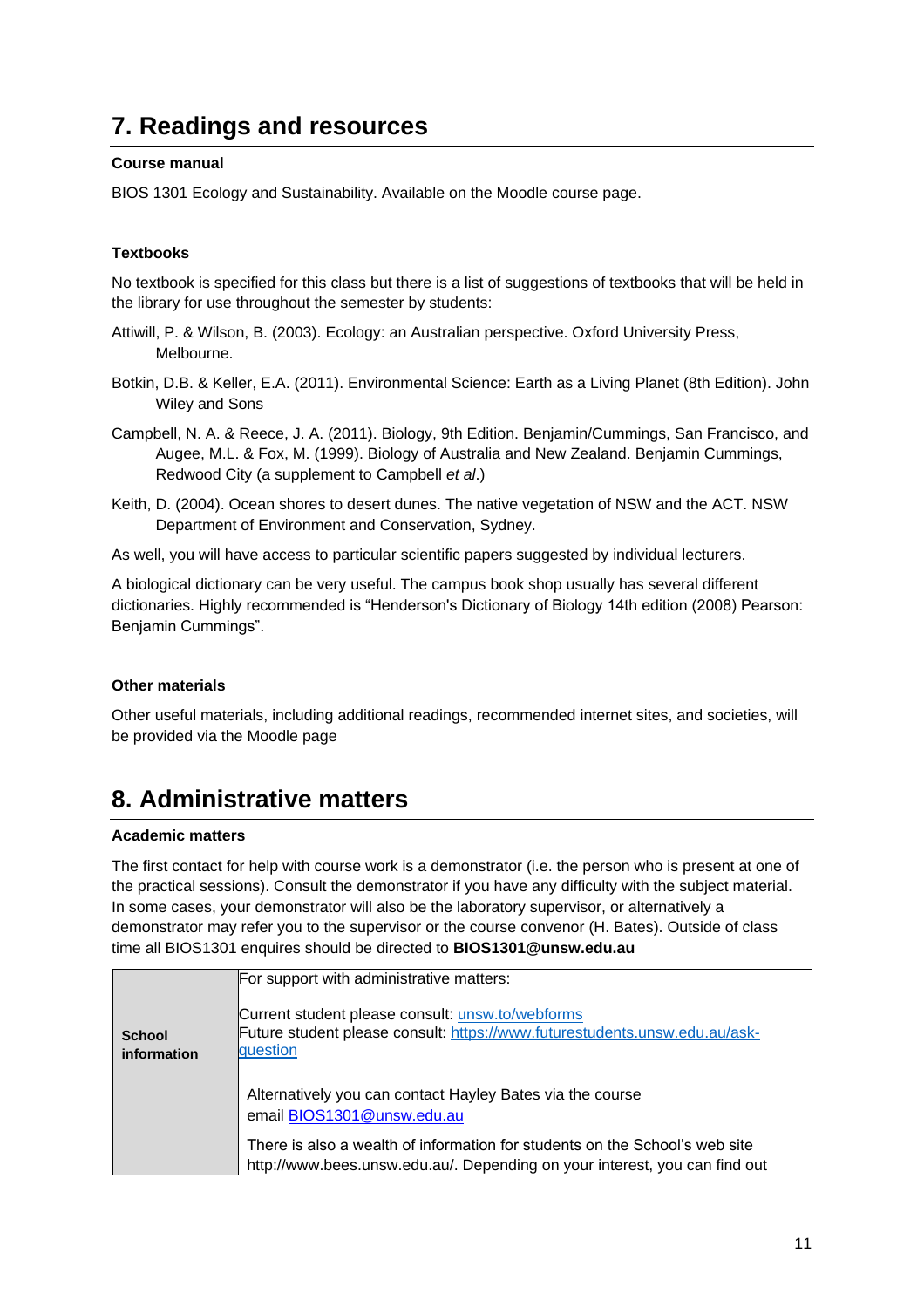|                                                           | about courses, future postgraduate opportunities and even the research areas of<br>your lecturers                                                                                                                                                                                                                                                                               |
|-----------------------------------------------------------|---------------------------------------------------------------------------------------------------------------------------------------------------------------------------------------------------------------------------------------------------------------------------------------------------------------------------------------------------------------------------------|
|                                                           | UNSW takes matters of Work Health and Safety policies very seriously. You<br>should be aware of your responsibilities (http://www.safety.unsw.edu.au/).                                                                                                                                                                                                                         |
|                                                           | General conduct                                                                                                                                                                                                                                                                                                                                                                 |
| <b>Occupational</b><br><b>Health and</b><br><b>Safety</b> | A laboratory is for serious work not horseplay. Eating, drinking or smoking in<br>laboratories is not allowed. Further- no food should be brought into a laboratory.<br>Students must read the instructions to their laboratories carefully beforehand and<br>be aware of all possible hazards.                                                                                 |
|                                                           | No undergraduate students will be allowed to work in the laboratories outside<br>class hours without permission and some supervision.                                                                                                                                                                                                                                           |
|                                                           | All accidents and injuries must be reported to the lecturer or demonstrator in<br>charge of the practical class for treatment if necessary. A 'Hazard/Incident' report<br>should be filled in if an accident or incident occurs without causing an injury. With<br>injury, an additional 'Injury/Loss of Time' report is also required.                                         |
|                                                           | Never dispose of broken glass or other dangerous rubbish in waste paper<br>baskets. Put broken glass into bins marked 'broken glass' and other sharp<br>objects labelled 'sharps' or 'contaminated sharps'.                                                                                                                                                                     |
|                                                           | Laboratory and protective clothing                                                                                                                                                                                                                                                                                                                                              |
|                                                           | Clothes should protect your body and not be highly inflammable. Laboratory<br>coats are essential in all laboratories. You will be asked to leave if a supervisor<br>feels your attire puts you at risk. Where necessary, safety equipment will be<br>provided and should be used as directed.                                                                                  |
|                                                           | Closed-in shoes are compulsory so they can give adequate protection against<br>corrosive liquids and cuts. Persons wearing thongs or arriving in bare feet will not<br>be allowed into practical classes.                                                                                                                                                                       |
|                                                           | YOU MUST WEAR APPROPRIATE ENCLOSED TOE SHOES (NOT OPEN<br>SANDALS) & A LABORATORY COAT WHILST IN THE LABORATORIES.                                                                                                                                                                                                                                                              |
|                                                           | Those students who have a disability that requires some adjustment in their<br>teaching or learning environment are encouraged to discuss their study needs<br>with the course Convenor prior to, or at the commencement of, their course, or<br>with the Equity Officer (Disability) in the Equity and Diversity Unit (9385 4734 or<br>http://www.studentequity.unsw.edu.au/). |
| <b>Equity and</b>                                         | Issues to be discussed may include access to materials, signers or note-takers,<br>the provision of services and additional exam and assessment arrangements.<br>Early notification is essential to enable any necessary adjustments to be made.                                                                                                                                |
| <b>Diversity</b>                                          | <b>Language Difficulties</b>                                                                                                                                                                                                                                                                                                                                                    |
|                                                           | Biology deals with many concepts which have to be explained in words. This<br>requires careful and accurate use of English. In addition, biology, as with any<br>disciplines, has its own specialist language which you will need to learn. In some<br>cases particular words have a specialised use in biology which is different from<br>their everyday meaning.              |
|                                                           | The textbook contains an extensive glossary, and most terms are explained<br>when first introduced. In addition lecturers and demonstrating staff will explain                                                                                                                                                                                                                  |